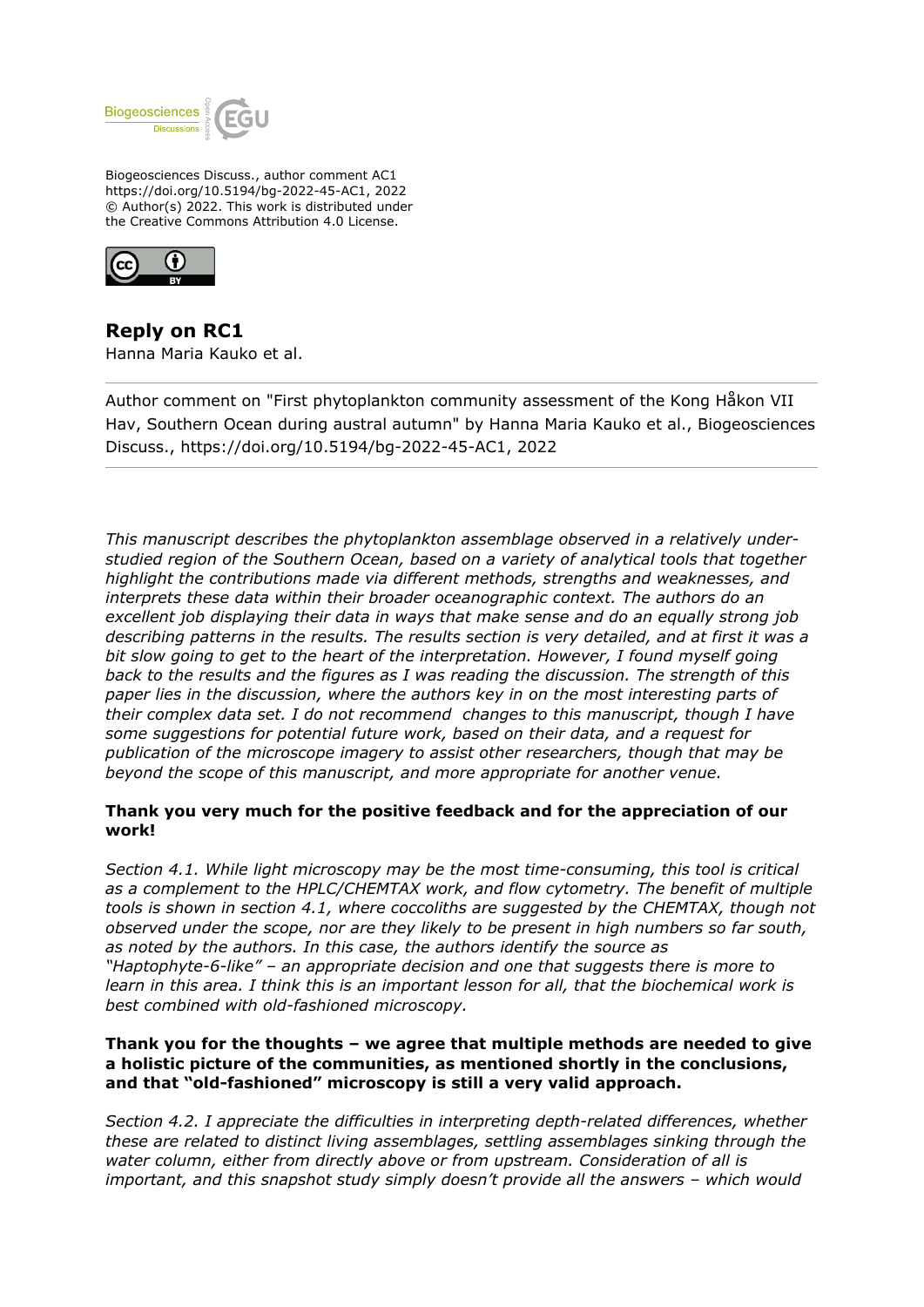*instead require repeated temporal sampling, either via CTD casts or via sediment trap studies, or both. This kind of work has been done in the Ross Sea, as well as other areas of the Southern Ocean, and might provide a template for future work in this less wellstudied region.*

## **Thank you for the advice. We have now also pointed out in the manuscript in the section 4.2 (currently on lines 477-478) that different sampling schemes are needed to properly resolve these patterns.**

*Section 4.3. Chaetoceros dichaeta – excellent summary of the oceanographic character of the region and the role of seeding and grazing, in guiding the diatom community – two factors that are often left out of discussion – combined with iron fertilization.*

*Section 4.4. Astrid Ridge pennates – long history of studies in Antarctica/Southern Ocean, besides those few referenced, that describe the relationship between sea ice algae and marginal ice zone blooms, and the dominance of pennate diatoms within sea ice. Papers by David Garrison, Kurt Buck, Ryszard Ligowski, Sarah McGrath Grossi and Neil Sullivan for example - might be referenced here.*

**Thank you for these suggestions to strengthen the literature review. We have added articles from the mentioned authors to the manuscript section 4.4 which discusses the relationship between sea ice and pelagic algal communities, as well as to the section 4.1 on general phytoplankton community structure of the region.**

*(line 564, coastal instead of costal)*

## **Thank you for pointing this out, the error is now corrected.**

*Section 4.5 Flagellate-dominated post-bloom community – I like the "complete" phytoplankton assemblage study as presented. I think this kind of approach, looking at more than just the diatoms, is going to be increasingly important as environmental change, dominated by warming, but accompanied by factors such as changes in stratification of the upper ocean, nutrient availability, and sea ice extent and duration, becomes more and more critical in driving change in the phytoplankton community at the group level.* 

## **Thank you for the comment and acknowledgement of the work – we agree on the importance of studying the different phytoplankton groups.**

#### *General comments:*

*I realize this may be a big "ask" for this paper, but I think images from the inverted microscopy would be very helpful for other researchers who would like to do similar research, with most phytoplankton researchers familiar with diatom identifications, but less so with the other algal groups. This may be something for a future publication - I think it would be a great contribution.*

**Thank you for the suggestion. Unfortunately, we consider this beyond the scope of the manuscript, also because images were not taken systematically, but we will keep it in mind for future publications. We have included an image of the cyanobacteria present in the samples in the supplementary figures in the appendix.**

*Any consideration of future sediment coring to address longer-term changes in this sector? It would be a great addition to our background understanding how oceanographic and*